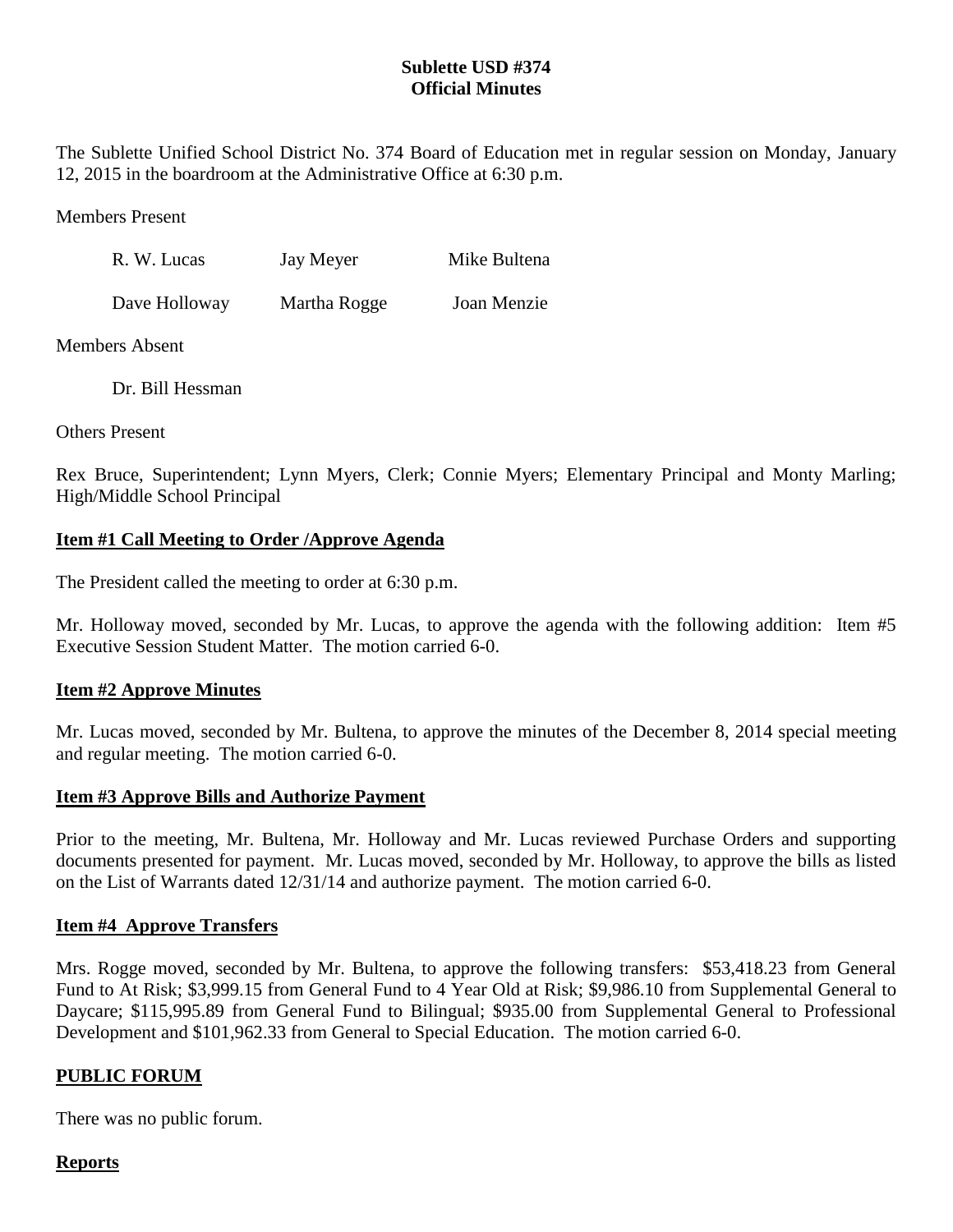Board Minutes Page 2 January 12, 2015

### **Curriculum**

No Report.

# **Principals**

Mr. Marlin reported that school in full swing and first semester grades are finished.

Mrs. Myers reported on the  $5<sup>th</sup>$  and  $6<sup>th</sup>$  grade science fair on January 13, Spelling Bee, Kansas Day and the new curtains for the stage have been received.

### Activities Director

No Report.

# SWPRSC/HPEC

Mr. Meyer reported on the SWPRSC Board meeting. Mr. Bultena reported on the HPEC meeting.

### Superintendent:

Mr. Bruce reported on the legislative suggestions for cuts to education to balance the state budget. He also reported that Mr. Marlin had discussions with the middle/high school teachers on student grading.

Mr. Bultena moved, seconded by Mrs. Menzie, to change the starting of board of education meetings to 6:30 p.m. The motion carried 6-0.

### **Item #5 Executive Session Student Matter**

Mr. Holloway moved, seconded by Mr. Bultena, to go into executive session to discuss a student matter, in order to protect the privacy interest of an identifiable student(s), to include Mr. Bruce, Mr. Marlin and Mrs. Myers in executive session, and to reconvene to open session in the boardroom at 6:50 p.m.

The Board reconvened to open session at 6:50 p.m.

### **Item #6 Executive Session – Non-elected Personnel**

Mr. Lucas moved, seconded by Mrs. Menzie, to go into executive session to discuss non-elected personnel, in order protect the privacy interest of an identifiable individual(s), to include Mr. Bruce, Mr. Marlin and Mrs. Myers in executive session, and to reconvene to open session in the boardroom at 7:20 p.m. The motion carried 6-0.

The Board reconvened to open session at 7:20 p.m.

### **Item # 7 Contract Approval**

Mr. Bultena moved, seconded by Mrs. Menzie to approve the contract of Jennifer Dardis as high school art teacher. The motion carried 6-0.